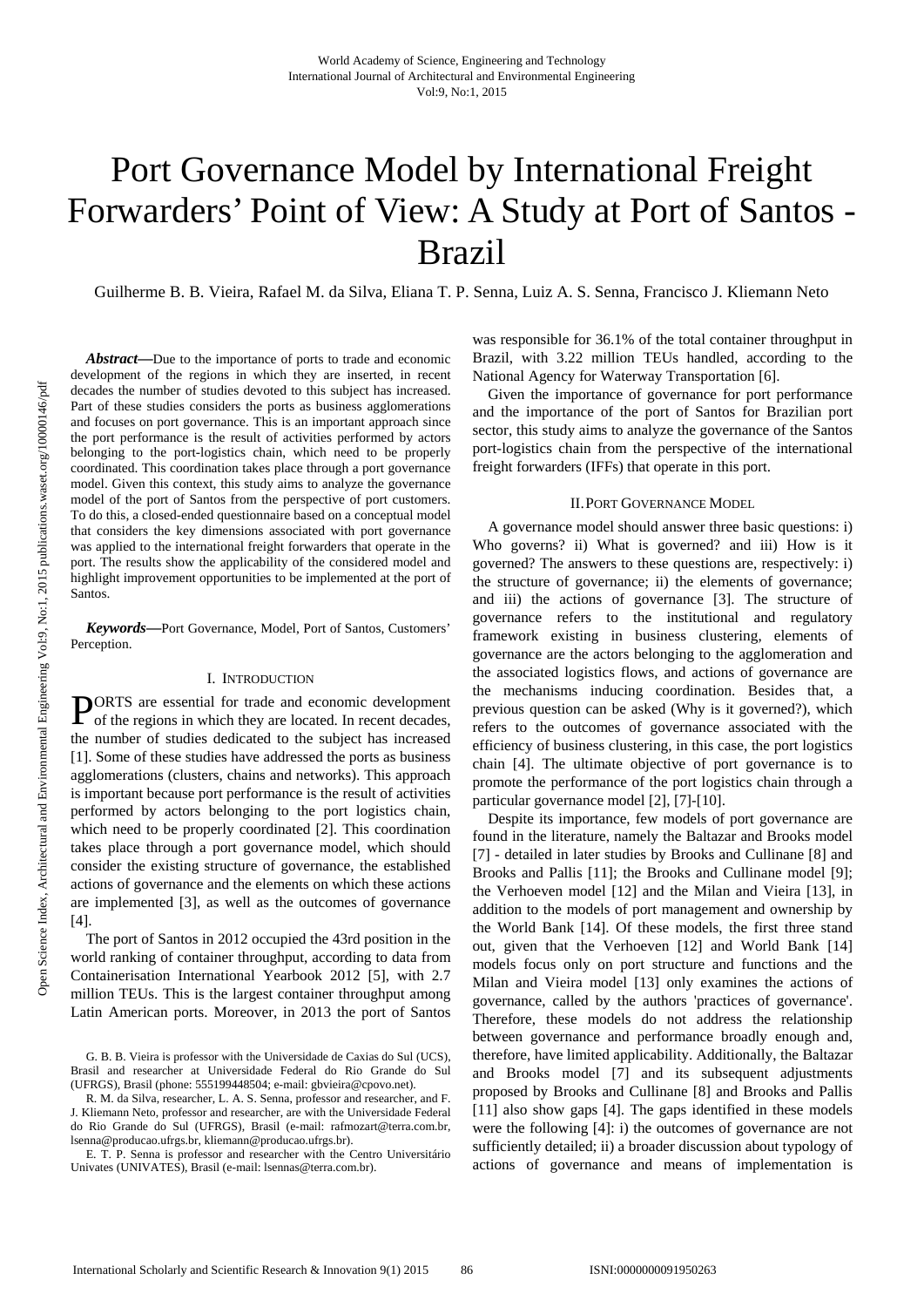missing; iii) the aspects related to the actors of the port logistics chain and flows arising from the interaction of these actors are not covered; and iv) the models do not provide means to be implemented in a port reform process, which limits its applicability.

Aiming to fill these gaps, Vieira, Kliemann Neto and Monfort [4] developed a new model based on the dimensions of governance proposed by Geiger [3] and which includes an additional dimension: the outcomes of governance, which refers to performance evaluation and to the identification of measures related to the governance of port logistics chains. The conceptual framework of the model is shown in Fig. 1.



Fig. 1 Port governance model: conceptual framework [14]

| <b>Dimensions</b>             | Factors                                                                                                                                                                                                                                                                                                                                                |
|-------------------------------|--------------------------------------------------------------------------------------------------------------------------------------------------------------------------------------------------------------------------------------------------------------------------------------------------------------------------------------------------------|
| Governance<br><b>Outcomes</b> | - Port effectiveness<br>- Port efficiency<br>$-$ Port costs<br>- Maritime connections (number of liner shipping<br>services)<br>Frequency of liner shipping services                                                                                                                                                                                   |
| Governance<br>Structure       | Existence of a governance structure<br>Effectiveness of the governance structure<br>Improvement of the governance structure over time<br>$\overline{\phantom{0}}$                                                                                                                                                                                      |
| Governance<br>Actions         | Existence of governance actions for the<br>coordination of the actors of port logistics chain<br>Existence of governance actions to coordinate the<br>containers flow in this chain<br>Existence of governance actions to coordinate the<br>information flow<br>- Effectiveness of governance actions<br>- Improvement of governance actions over time |
| Governance<br>Elements        | - Coordination of the actors within the port logistics<br>chain<br>Increasing of coordination over time<br>Efficiency of container port logistics flow<br>- Increasing of containers flow efficiency over time<br>- Efficiency of information flow<br>Increasing of information flow efficiency over time                                              |

Fig. 2 Dimensions and factors of the governance model [14]

The logic of this model is that the outcomes of governance

(why the port is governed) indicate the need for actions of governance (how the port is governed) in order to increase the integration of the port logistics chain and the efficiency of the related flows, which are the elements of governance (what is governed), all driven by the existing structure of governance (who governs).

Based on the dimensions of the model presented in Fig. 1, and given the need for measuring the governance of port logistics chains, the authors [4] proposed a breakdown of each proposed dimension in some factors (Fig. 2). This breakdown allows for an evaluation of these factors by the customers - by applying evaluation questionnaires based on assertions for each factor, evaluated by means of a Likert scale. The basic assumption is that an appropriate governance model promotes the integration of actors of the port logistics chain, which, in turn, facilitates the coordination of physical and informational flows of that chain, thus increasing the efficiency of the port.

In order to be considered adequate, the governance model should provide a framework that facilitates the execution of actions, which, in turn, allow actors and flows to be coordinated, generating an increase in the efficiency and efficacy of the chain. The structure should be decentralized enough to allow the effective management of ports - given the local conditions and the need for understanding the demands of the port environment - and centralized enough to allow the coordination (governance) of the port system and the creation of an appropriate competitive environment, avoiding, for example, lack of regulation that generates overcapacity in some ports. Actions of governance may vary, but initiatives stand out regarding: i) the quality of the port logistics chain; ii) the information technologies used to integrate actors and flows; iii) the training of the actors within the port logistics chain; and iv) the management of port-city relationships [13].

Fig. 3 shows the steps for the application of the model on a port reform process. A port reform process involves [11], [14]: i) the (re)definition of the roles and responsibilities of national and local public authorities in charge of the port sector; ii) the (re)definition of resources needed to support each function and category of port service, evaluating the appropriateness of assets and determining which services and related assets must be operated by the private sector; and iii) the (re)definition of the roles of various actors (public and private) acting on the ports, in order to better coordinate port operations.

From the model proposed, there is a comprehensive and structured logic to guide the process of port reform, allowing adjustments in the existing governance model, aiming to better governance of the port logistics chain as well as greater competitiveness of this chain [4]. In order to attain that, a systematic evaluation of port logistics chains in different dimensions of the model (structure, actions, elements and outcomes) is needed, considering the factors associated with each dimension, as shown in Fig. 2 [4].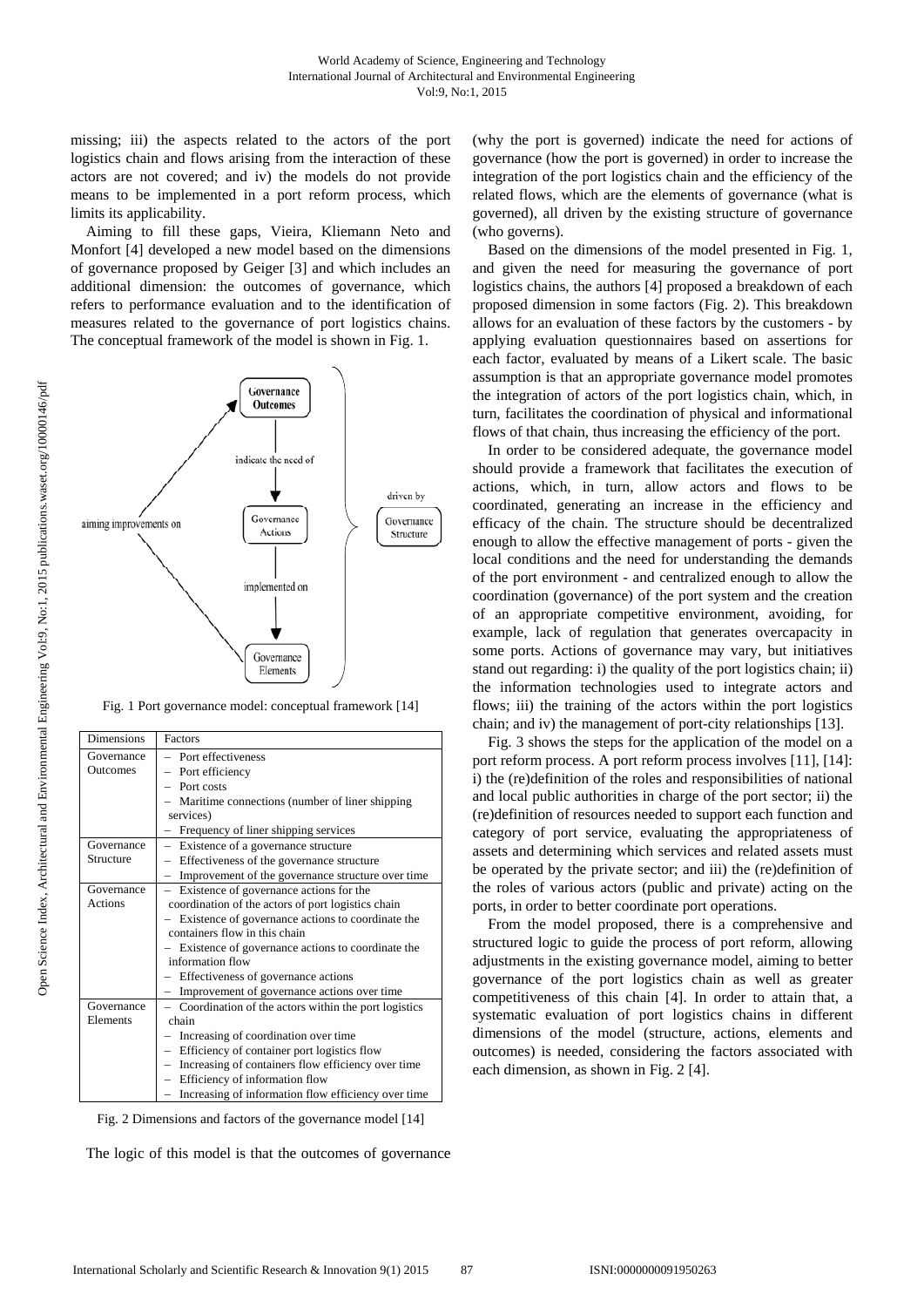



## III. METHODOLOGICAL PROCEDURES

This article is a descriptive study with quantitative approach. The data collection was based on questionnaires applied to the port customers. The questionnaire was based on the conceptual governance model and its dimensions. Each dimension was broken down into a few factors according to Fig. 2. For each of these factors a statement was written, which was evaluated using a seven-point Likert scale (1. Strongly Disagree to 7. Strongly Agree). Moreover, some questions were asked in order to qualify companies and respondents (time with company; volume of containers handled, length of experience etc.).

As a population, were considered the international freight forwarders (IFFs) active in the port studied. Because it was not possible to obtain this information from the Port Authority, the list of freight forwarders registered in the Nautical Guide was considered, totaling 247 companies. We opted to send the questionnaires to this group of intermediaries and not directly to end users (exporters and importers) due to the fact that IFFs are key influencers of the port selection process and the process of port choice is within the selection of a freight forwarder that provides a service through the port [15].

With the application of questionnaires, a number of 31 valid questionnaires out of 247 questionnaires were received. With the analysis of data collected, the port governance model was analyzed from the perspective of port users. The results obtained with the application of the considered model allowed to critically analyzing their strengths and limitations, to analyze governance of port of Santos, and to explore relationships between the outcomes, the structure, the actions and the elements of governance in such port. It should be emphasized that the present study focused on the step 2 of Phase 1 of the port governance model considered, generating elements that could potentially supply the following steps and phases.

## IV. ANALYSIS AND RESULTS

This chapter shows an analysis of the governance of the port of Santos from the perspective of port customers (IFFs).

#### *A. Sample Characterization*

The sample used in the research is characterized by the following data: i) number of employees from the companies where the respondents work for; ii) companies' operation time in business; iii) annual quantity of containers handled (loading and unloading) in the port of Santos by companies; iv) percentage of containers handled (loading and unloading) in the port of Santos on the total handled by companies; and v) respondents' work experience length.

Table I presents the distribution of responses according to the number of employees from companies where the respondents work.

TABLE I NUMBER OF EMPLOYEES FROM THE COMPANIES WHERE THE RESPONDENTS

| WORK                        |               |               |  |
|-----------------------------|---------------|---------------|--|
| <b>Total of Employees</b>   | N° of answers | $\frac{0}{0}$ |  |
| 0 to 10                     | 6             | 19.4%         |  |
| 11 to 50                    | 8             | 25.8%         |  |
| 51 to 100                   | 5             | 16.1%         |  |
| 101 to 300                  | 3             | 9.7%          |  |
| 301 to 500                  | 5             | 16.1%         |  |
| over 500                    | 4             | 12.9%         |  |
| <b>Total of respondents</b> | 31            | 100.0%        |  |

Regarding to the length of time that companies operate in the market, the sample comprises 25 companies with over 5 years' time experience in business, four companies with 3 to 5 years of experience, and two with 1 to 3 years. Therefore, a percent of 80.6% of the companies in which the respondents work for operate for over 5 years.

| <b>TABLE II</b>                                    |          |               |               |               |
|----------------------------------------------------|----------|---------------|---------------|---------------|
| LENGTH OF TIME THE COMPANIES OPERATE IN THE MARKET |          |               |               |               |
| Companies' time in business                        | Valencia | $\frac{0}{0}$ | <b>Santos</b> | $\frac{6}{9}$ |
| Under 1 year                                       | $\theta$ | 0%            | 0             | 0.0%          |
| 1 to 3 years                                       | 0        | 0%            | 2             | 6.5%          |
| 3 to 5 years                                       |          | 3.3%          | 4             | 12.9%         |
| 5 to 10 years                                      | 1        | 3.3%          | 9             | 29.0%         |
| Over 10 years                                      | 28       | 93.3%         | 16            | 51.6%         |
| <b>Total Answers</b>                               | 30       | 100.0%        | 31            | 100.0%        |

Table III presents the number of containers handled by the companies the respondents belong to in both export and import. A concentration from 1,001 to 10,000 and over 10,000 containers per year was noticed, representing 67.7% of the loaded containers and 83.9% of the unloaded.

Table IV presents the representativeness of the port of Santos in the total amount of containers loaded and unloaded by the companies which the respondents work for. The data presented in Table IV show a significant representativeness in percentage terms of the port of Santos in the total handling of containers of the companies which the respondents work for. This percentage is, on average, more than 60%, ranging from a minimum of 10% to a maximum of 99%.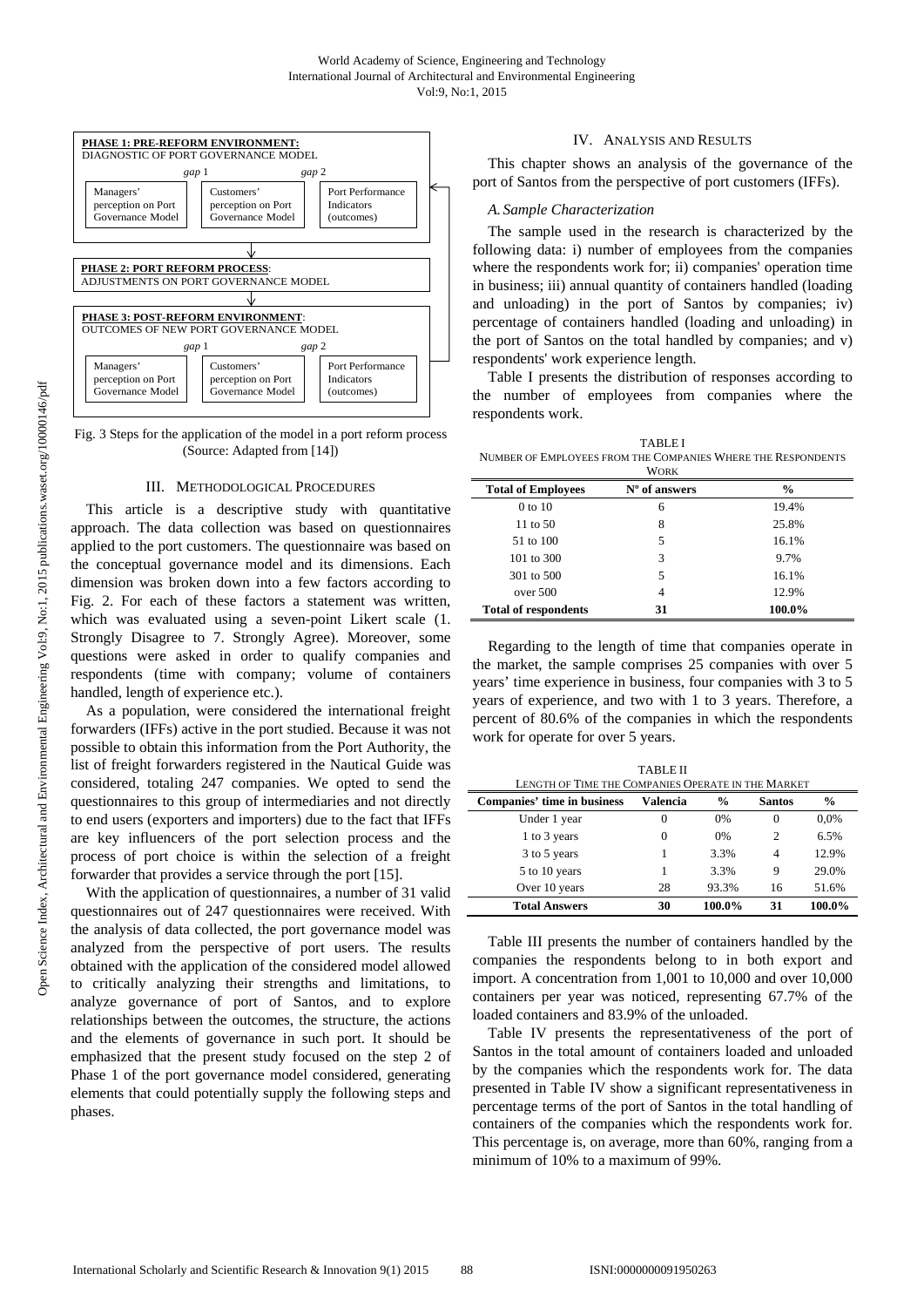|                       | Loaded           |               | Unloaded         |               |
|-----------------------|------------------|---------------|------------------|---------------|
| Containers/vear       | $n^{\circ}$ ans. | $\frac{6}{9}$ | $n^{\circ}$ ans. | $\frac{0}{0}$ |
| up to $10$            | 0                | 0.0%          | 0                | 0.0%          |
| from $11$ to $100$    | 2                | 6.5%          |                  | 3.2%          |
| from $101$ to $1,000$ | 8                | 25.8%         | 4                | 12.9%         |
| from 1,001 to 10,000  | 12               | 38.7%         | 18               | 58.1%         |
| over 10,000           | 9                | 29.0%         | 8                | 25.8%         |
| <b>Total Answers</b>  | 31               | 100.0%        | 31               | 100.0%        |

TABLE III

TABLE IV PERCENTAGE OF CONTAINERS HANDLED OVER ALL OPERATIONS IN THE

|                           | <b>PORTS</b> |            |
|---------------------------|--------------|------------|
| % of containers           | % Loaded     | % Unloaded |
| Minimum                   | 25           | 10         |
| Maximum                   | 99           | 99         |
| Mean                      | 61.4         | 62.5       |
| <b>Standard Deviation</b> | 177          | 23.8       |

The data from Table IV allow affirming that the analyzed ports are important for the companies, which suggests the need for a constant self-evaluation and justifies the IFFs as an important source of information on the governance in the port logistics chain.

Table V presents the experience of respondents with port logistics operations and foreign trade. Although the data show considerable variability, a high average work experience time (18.4 years) was noticed.

| <b>TABLE V</b><br><b>RESPONDENTS' WORK EXPERIENCE (IN YEARS)</b> |             |  |  |
|------------------------------------------------------------------|-------------|--|--|
| <b>Experience Time</b>                                           | N° of years |  |  |
| Minimum                                                          | 2           |  |  |
| Maximum                                                          | 40          |  |  |
| Mean                                                             | 18.4        |  |  |
| <b>Standard Deviation</b>                                        | 95          |  |  |

In addition, no respondents presented less than two years of experience, which facilitates their understanding about the port logistics reality.

# *B.Evaluation of the Governance Model*

With respect to port governance model, the range near 3 in a scale ranging from 1 to 7 (Table VI) indicates that respondents disagree with the statements presented in the questionnaire about the results, the structure, the actions and the elements of governance. In other words, the respondents disagree that: i) the port meets their needs and offers efficient operations, as well as that maritime connections and frequency of liner shipping services are adequate; ii) there is a normative and institutional governance structure that facilitates the coordination of port logistics chain and that it has been improved over time; iii) actions for the coordination of port logistics chain has been developed and enhanced; and iv) there is port logistics chain coordination and such coordination has improved over time.

When punctually analyzing the results from the users' responses for the 19 statements of the questionnaire (Table

VI), it can be seen that for six questions (Q4, Q5, Q13, Q15, Q17 and Q19) a mean of more than 3.5 (central point of the scale) was obtained and just for one question (Q5) the mean was greater than 4. For the remaining 13 affirmatives, the averages of the responses were lower than 3.5, ranging from 2.13 to 3.45.

| <b>TABLE VI</b>                              |        |                           |  |
|----------------------------------------------|--------|---------------------------|--|
| <b>DESCRIPTIVE STATISTICS OF THE SAMPLES</b> |        |                           |  |
| <b>Ouestion/Dimension</b>                    | Mean   | <b>Standard Deviation</b> |  |
| <b>Ouestion 1</b>                            | 3.2258 | 1.45395                   |  |
| <b>Ouestion 2</b>                            | 2.9355 | 1.48179                   |  |
| <b>Ouestion 3</b>                            | 2.1290 | 1.14723                   |  |
| <b>Ouestion 4</b>                            | 3.6129 | 1.83807                   |  |
| <b>Ouestion 5</b>                            | 4.5806 | 1.56576                   |  |
| <b>Outcomes</b>                              | 3.2968 | 1.24565                   |  |
| <b>Ouestion 6</b>                            | 3.0645 | 1.45912                   |  |
| <b>Ouestion 7</b>                            | 2.9032 | 1.32551                   |  |
| <b>Ouestion 8</b>                            | 3.4516 | 1.45691                   |  |
| <b>Structure</b>                             | 3.1398 | 1.24059                   |  |
| <b>Ouestion 9</b>                            | 3.2258 | 1.38347                   |  |
| <b>Ouestion 10</b>                           | 3.1613 | 1.34404                   |  |
| Question 11                                  | 3.2581 | 1.23741                   |  |
| <b>Ouestion 12</b>                           | 2.8065 | 1.16674                   |  |
| <b>Ouestion 13</b>                           | 3.6129 | 1.49839                   |  |
| <b>Actions</b>                               | 3.2129 | 1.05696                   |  |
| <b>Ouestion 14</b>                           | 3.0323 | 1.22431                   |  |
| <b>Ouestion 15</b>                           | 3.5161 | 1.20750                   |  |
| <b>Ouestion 16</b>                           | 3.4194 | 1.08855                   |  |
| <b>Ouestion 17</b>                           | 3.7097 | 1.27000                   |  |
| Question 18                                  | 3.4516 | 1.33763                   |  |
| <b>Ouestion 19</b>                           | 3.6774 | 1.42331                   |  |
| <b>Elements</b>                              | 3.4677 | 1.05270                   |  |

Furthermore, for all dimensions the outcomes were lower of 3.5, ranging from 3.14 to 3.46. These results indicate a considerable space for improvement actions on the port governance of Santos.

# V.CONCLUSIONS

The analyses of the questionnaires revealed that IFFs disagree with the statements regarding the existence and adequacy of the four dimensions of port governance in Santos. Furthermore, no significant gaps were identified between the different dimensions. This alignment obtained to the different dimensions indicates the consistency of the conceptual model considered.

The degree of agreement under 3.5 (on a scale of 1 to 7) with the affirmatives presented in the questionnaire, which sought to measure their perception regarding the existence, relevance and evolution of governance structure, actions, elements and outcomes, revealed improvement opportunities for consideration by Santos' Port Authority.

However, notwithstanding its contribution, some limitations from this study must be stressed. The first of these limitations relates to the partial application of the model, which was restricted to its step 2 of phase 1. Secondly, due to the fact that this is a cross-sectional study, it has not been possible to